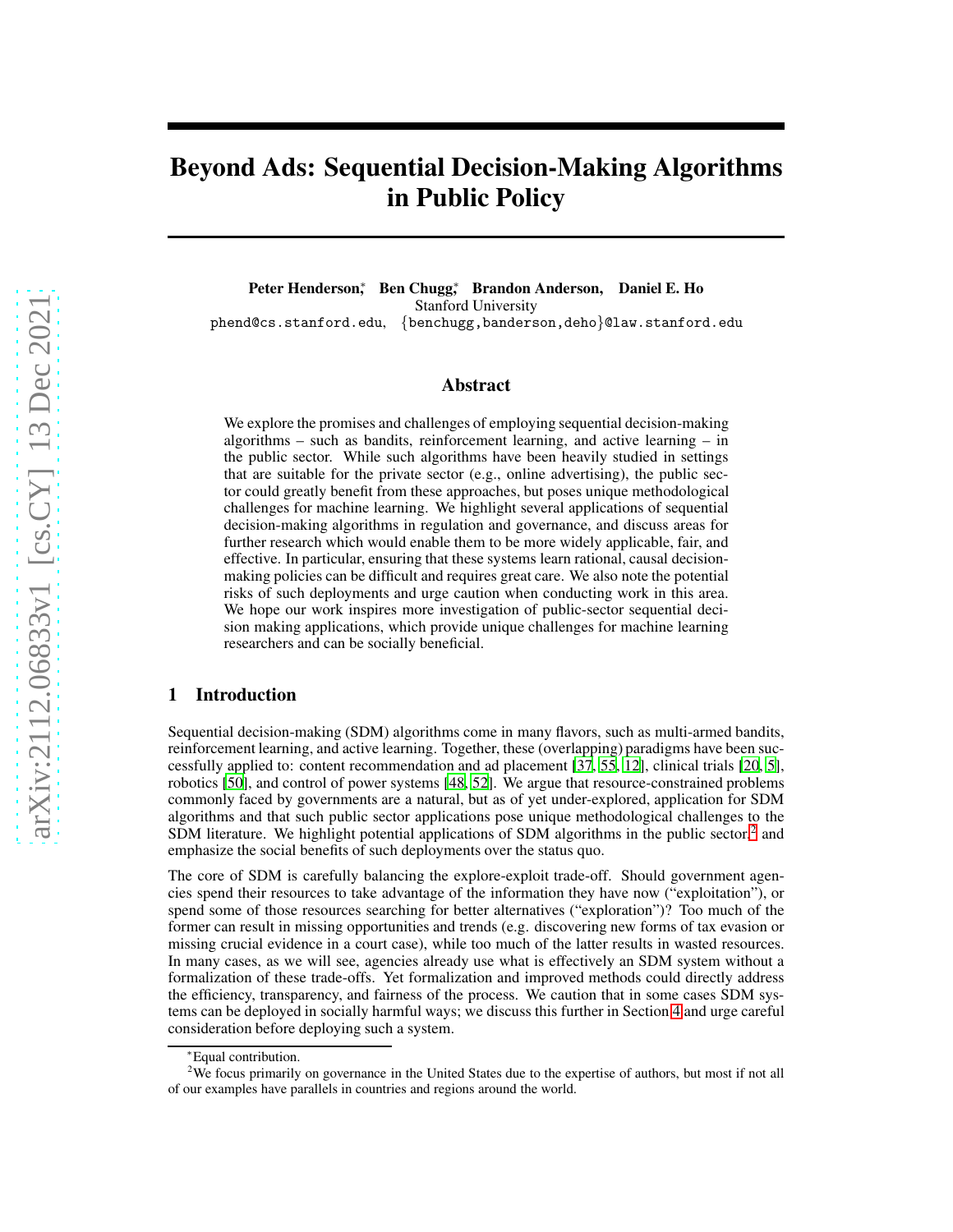The remainder of the paper is organized as follows. Section [2](#page-1-0) provides some brief background on the problem formulation. Section [3](#page-1-1) then provides examples of problems faced by various agencies which are natural applications for SDM algorithms and highlights open methodological issues that deserve attention before widespread adoption. Section [4](#page-5-0) addresses concerns regarding the use of these algorithms, and advice on when they should and should not be deployed.

# <span id="page-1-0"></span>2 Problem Formulation

The applications we discuss take place over discrete time steps or epochs  $t = 1, \ldots, T$ . At each time t, we receive a set of  $N_t$  observations with features  $\mathbf{X}_t = (x_{it})$ , each of which has a hidden reward  $r_{it}$ . For example in the regulatory setting, reward will often be expressed as some quantitative measure of compliance (e.g., recovered tax payments or identification of environmentally non-compliant facilities). A *policy* decides which set of  $m_t$  observations to select and receive rewards for. Typically,  $m_t \ll N_t$  though the set of observations and selection budget may change size over time  $(N_t \neq N_{t+1}$  and  $m_t \neq m_{t+1}$ ).

This framework is closest to the bandit formulation. In the multi-armed bandit setting, there are  $N$ "arms" to choose from, each associated with its own reward distribution. Every timestep, we choose an arm (or set of arms in the *batched* setting [\[45](#page-8-4)]). Our problem can be cast as a batched, *contextual bandit*, in which the context are the features for each observation. Alternatively, observations might be grouped in which case we can treat the problem as a contextual bandit in which arms are groups of observations [\[54\]](#page-9-1). If we additionally assume that rewards can be approximated as a functional form of observations, we can interpret the problem naturally as a structured bandit [\[41,](#page-8-5) [4](#page-6-2)].

We can also cast the active learning [\[51](#page-8-6)] problem in this framework. The goal of active learning is to maximize accuracy of the underlying model while making as few queries as possible. Given a pool of unlabelled observations  $(X_t)$  the policy would decide which label  $(r_{it})$  to reveal to maximize the model's performance across the pool. Thus the reward is the reduction in generalization error from selecting a given arm. In some active learning formulations (like continuous active learning), the goal can instead be framed as successfully identifying all the labels of a given type [\[17\]](#page-7-1). In this case  $r_{it} = 1$  if  $y_{it}$  is the goal label  $g_{it}$ .

We can adapt the reinforcement learning paradigm to this framework as well. For simplicity we define the reinforcement learning problem as an infinite-horizon discounted Markov Decision Process (MDP) [\[8](#page-6-3), [47](#page-8-7)]. An MDP is defined as  $M = \langle S, A, R, T, \beta, \gamma \rangle$  where S is the state space, A is the action space,  $\mathcal{R}: \mathcal{S} \times \mathcal{A} \mapsto \mathbb{R}$  is the reward function,  $\mathcal{T}: \mathcal{S} \times \mathcal{A} \mapsto \Delta(\mathcal{S})$  is the transition function, a kernel mapping state-action pairs to a probability distribution over  $S \times A$ ,  $\beta \in \Delta(S)$  is the initial state distribution, and  $\gamma \in [0, 1)$  is the discount factor. In our case, more often than not, multiple actions will need to be taken per time-step and the transition function will not be known *a priori*. The state space will be constructed from  $X_t$ , the set of arms available for selection. Furthermore, in many cases the true problem formulation may be better suited for the partially observable MDP framework [\[10\]](#page-6-4), as the state space is unlikely to be fully observable. Unlike the bandit setting which maximizes myopic reward, the RL setting maximizes the expected discounted future return at each timestep  $V^{\pi}(s) = \mathbb{E}[\sum_{t=0}^{\infty} \gamma^t \mathcal{R}(s_t, a_t) | s_0 = s],$ 

# <span id="page-1-1"></span>3 Applications & Obstacles

Here we discuss various applications of SDMs in public policy. Along with the examples, we highlight specific problems to be solved in each area to ensure that these algorithms be as effective, reliable, and fair as possible. For each example, we also give a possible formulation of the problem as an SDM algorithm.

This section should not be read as a comprehensive list of opportunities and challenges of applied ML. Much prior work has focused on challenges of deploying ML systems in various areas such as health, education, and the sciences (e.g., [\[24,](#page-7-2) [31](#page-7-3), [7\]](#page-6-5)). Privacy, fairness, and explainability, for instance, are important and well-documented concerns generally [\[44](#page-8-8), [40](#page-8-9), [2](#page-6-6)]. Here we focus on challenges that are of particular prominence for SDM in the public-sector.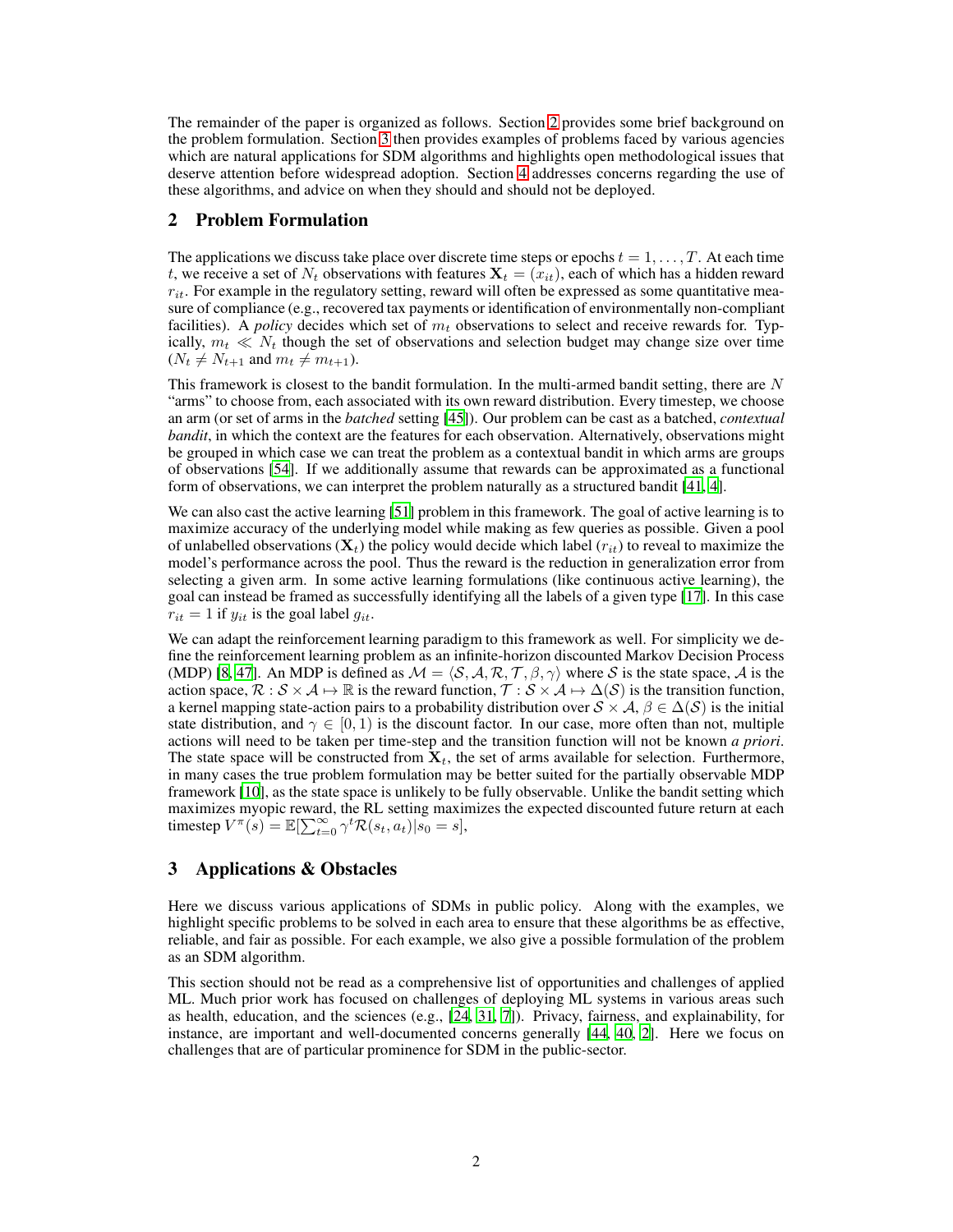#### 3.1 Multi-Objective Decision-Making

Agencies can rarely afford to be single-minded. The Environmental Protection Agency (EPA), for example, might wish to identify the highest polluters and penalize them. But they may also need to accurately estimate the overall level of noncompliance by regulated facilities [\[42\]](#page-8-10). This is an oft encountered problem. In addition to targeting areas of risk, government agencies must be able to estimate total noncompliance in order to effectively guide policy.

We call this *population estimation*. Attempts to address multiple objectives in bandit and RL literature involve extending the reward scalar to a vector [\[19\]](#page-7-4), but this discards powerful existing methods to evaluate specific peripheral objectives. Population estimation, for example, could be handled separately using survey design and sampling theory [\[38](#page-8-11)]. Integrating sampling design into the SDM process could leverage the problem structure for improved multi-objective performance.

Several open questions remain in this area. Can we simultaneously maximize reward and achieve unbiased population estimates? If not, can the trade-offs between these two objectives be made explicit? How can we add in tertiary objectives? Would such multi-objective designs benefit from a unified SDM framework which can combine research from active learning, bandits, reinforcement learning, and survey sampling?

Example 3.1.1 (Inspecting food safety at the FDA). The U.S. imports nearly 15 million yearly shipments of food.*[a](#page-2-0)* The Food Safety Modernization Act (FSMA) provides for inspections of imported food products and American-based food production facilities to ensure compliance with FDA standards.<sup>*[b](#page-2-1)*</sup> Understanding the number of at-risk facilities (the population total) is important for setting budgets and informing regulatory policy.

FORMULATION. The set of arms would be the facilities or shipments that can be audited, each with individual context  $X_t$ . The policy learned would then select which arm to audit and be rewarded upon identification of non-compliance, secondarily estimating the total rate.

<span id="page-2-0"></span>*a* <https://www.fda.gov/media/120585/download> *b* <https://www.fda.gov/media/78021/download>

<span id="page-2-1"></span>Example 3.1.2 (Technology Assisted Review during civil litigation). eDiscovery, short for electronic discovery, entails identifying relevant documents during the discovery process in legal proceedings. Since the body of potential evidence is often overwhelming, current state-of-the-art eDiscovery mechanisms use active learning to identify relevant documents [\[13,](#page-6-7) [17,](#page-7-1) [27\]](#page-7-5). We also note that identifying documents for FOIA requests uses a similar process in some cases.

FORMULATION. The policy sees a set of documents (arms), with  $X_t$  consisting of standard natural language processing features (e.g., TF-IDF vectors [\[30\]](#page-7-6)). The policy selects a set of documents for lawyers to review and receives a reward if the document was responsive  $(r_{it} = 1)$  or non-responsive  $(r_{it} = 0)$ . This is repeated across multiple rounds until there is confidence that all responsive documents have been identified. A random sampling mechanism is often employed to estimate the amount of remaining responsive documents [\[36](#page-8-12)] – the same as a secondary population estimation objective. Combining these two processes into one multi-objective system might help to reduce labeling costs.

#### 3.2 Distribution Shifts in the Small Data Regime

The distributions of both policy-relevant features and their relationship with reward are rarely fixed in reality—behaviors adapt, policies change, exogenous economic shocks occur, etc. This *concept drift* emphasizes the exploration aspect of SDM, requiring careful selection just to keep up. Algorithms in public policy settings are doubly hampered as the amount of available samples is often small, potentially leaving little budget for reliably rewarding selections.

Recent work in both the bandit and active learning spaces focuses on either detecting concept drift or designing algorithms which are robust to it [\[11](#page-6-8), [54](#page-9-1), [32](#page-7-7)]. However, in public policy settings there are often *a priori* indicators of concept drift. Incorporating this structured drift information into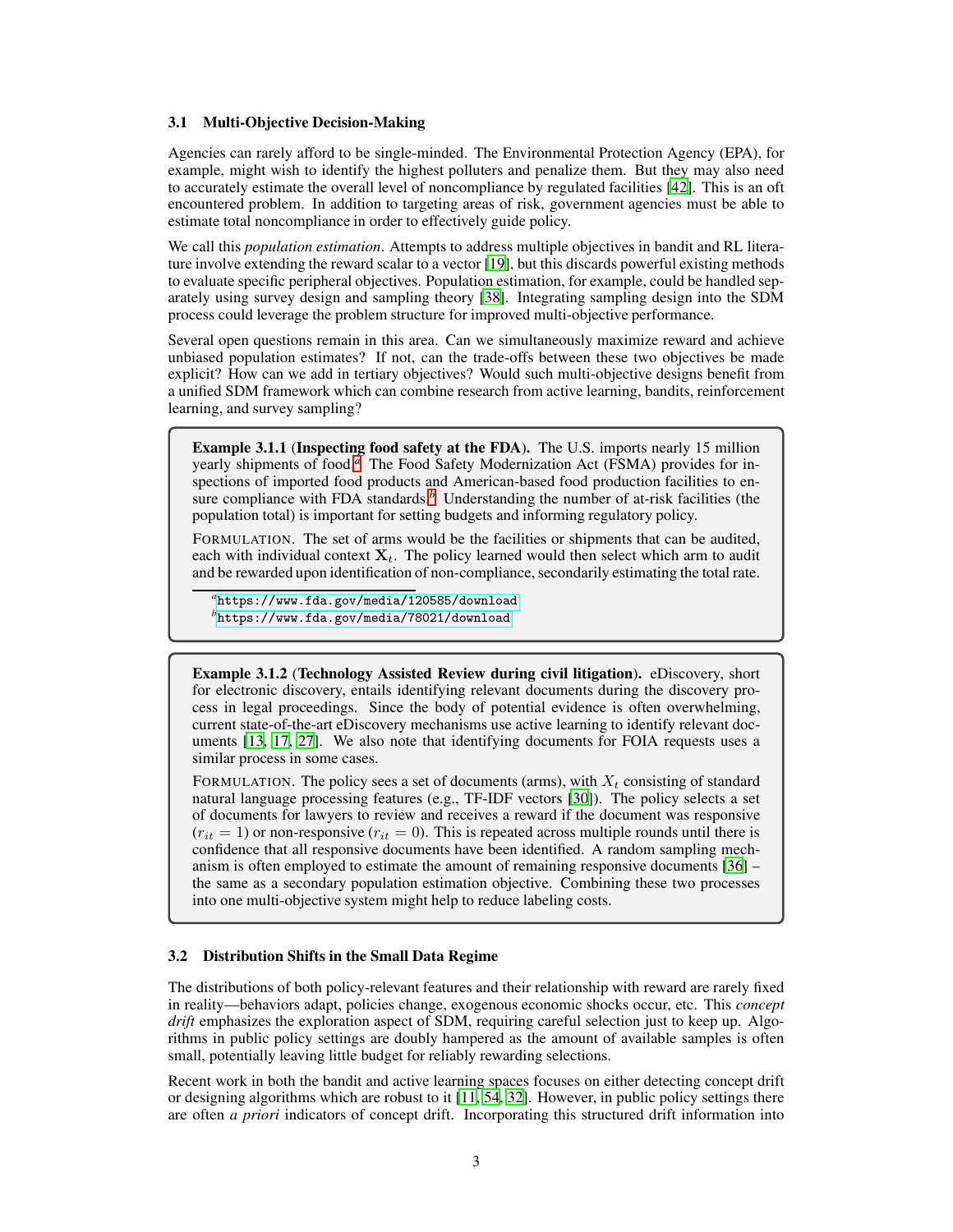existing models could improve resilience and efficiency, particularly in small-data regimes. More research is needed to create reliable methods for incorporating such structural priors or external sources of information into SDM policies. Moreover, it is an open question as to which algorithms retain performance and fairness guarantees under such large discontinuous sources of drift.

Example 3.2.1 (Allocating public health resources during a pandemic). Infectious disease outbreaks can cause severe resource allocation issues. Effective distribution of tests and vaccines are of paramount importance for curtailing the spread of the disease. But conditions in this setting drift rapidly: one population could quickly become vaccinated and less vulnerable, or a new variant could quickly make another population more susceptible to infection. Could the incorporation of external information like trends from other regions help adjust to drift quickly?

FORMULATION. Recently, this problem has been formulated as a multi-armed bandit [\[15\]](#page-6-9). In this formulation, testing resources were allocated to different neighborhoods—each constituting an arm—rewarded by the number of COVID-19 positive individuals identified. Testing of incoming populations at the border has been similarly formulated as an RL problem, leading to more efficient detection of potentially infectious persons [\[6](#page-6-10)]. Successfully understanding the transition function in the RL setting could aid in handling distribution shift.

Example 3.2.2 (Optimizing tax audits at the IRS). Every year, the Internal Revenue Service (IRS) audits between 0.5% and 1.1% of individual taxpayer returns, out of a potential pool of hundreds of millions [\[49\]](#page-8-13). In addition to maximizing revenue, they must generate reliable population estimates (the "tax gap"), and conduct audits fairly [\[34\]](#page-7-8). At any given year a tax code change could affect the performance of a risk selection model.

FORMULATION. We might consider this a structured bandit problem. Each year the IRS selects a batch of taxpayers to audit from the population based on their featurized tax returns  $(X_t)$ . The reward received  $(r_t)$  is the difference between the taxpayer reported amount of taxes owed and the true adjusted amount after audit.  $r_t$  is related to taxpayer's attributes  $x_{it}$ via some unknown function f and parameter  $\theta_t$ :  $r_{it} = f(x_{it}, \theta_t)$ . To account for distribution shift the policy must estimate how much the underlying structure of the function  $f$  has changed given some update to the tax code.

#### 3.3 Learning with and Identifying Corrupted Labels

In many public policy settings there is often a "human in the loop," responsible for providing the labels or collecting the reward (e.g., auditors, inspectors). This can inject variance and subjectivity into the information received by the algorithm, which at best can make learning difficult and at worst can make an algorithmic approach infeasible (see Section [4\)](#page-5-0). This leads to a general warning, illustrated by the examples below: if an algorithm is receiving information from heterogeneous and subjective sources, the variability in the information may swamp any true signal in the data and make machine learning a poor vehicle for solving the problem.

Example 3.3.1 (Prioritizing restaurant health inspections.). Recent work has suggested that machine and policy learning could aid in targeting restaurant health inspections [\[3,](#page-6-11) [25\]](#page-7-9). Like auditing at other agencies, this process could in theory be improved by SDM. But the restaurant health inspection process is highly stochastic. Recent evidence shows that two health inspectors could give drastically different scores to the same restaurant [\[28\]](#page-7-10). As a result, any algorithms using these noisy (or incorrect) labels will allocate more resources to areas where city health inspectors are most strict, perpetuating biases. Until SDM algorithms incorporate mechanisms to identify and correct for such noisy labels, such algorithms should not be deployed in the restaurant health inspection contexts.

FORMULATION. We consider each restaurant as an arm with features  $X_t$  indicating area, previous violation history, etc. The policy also takes into account the identity of the auditor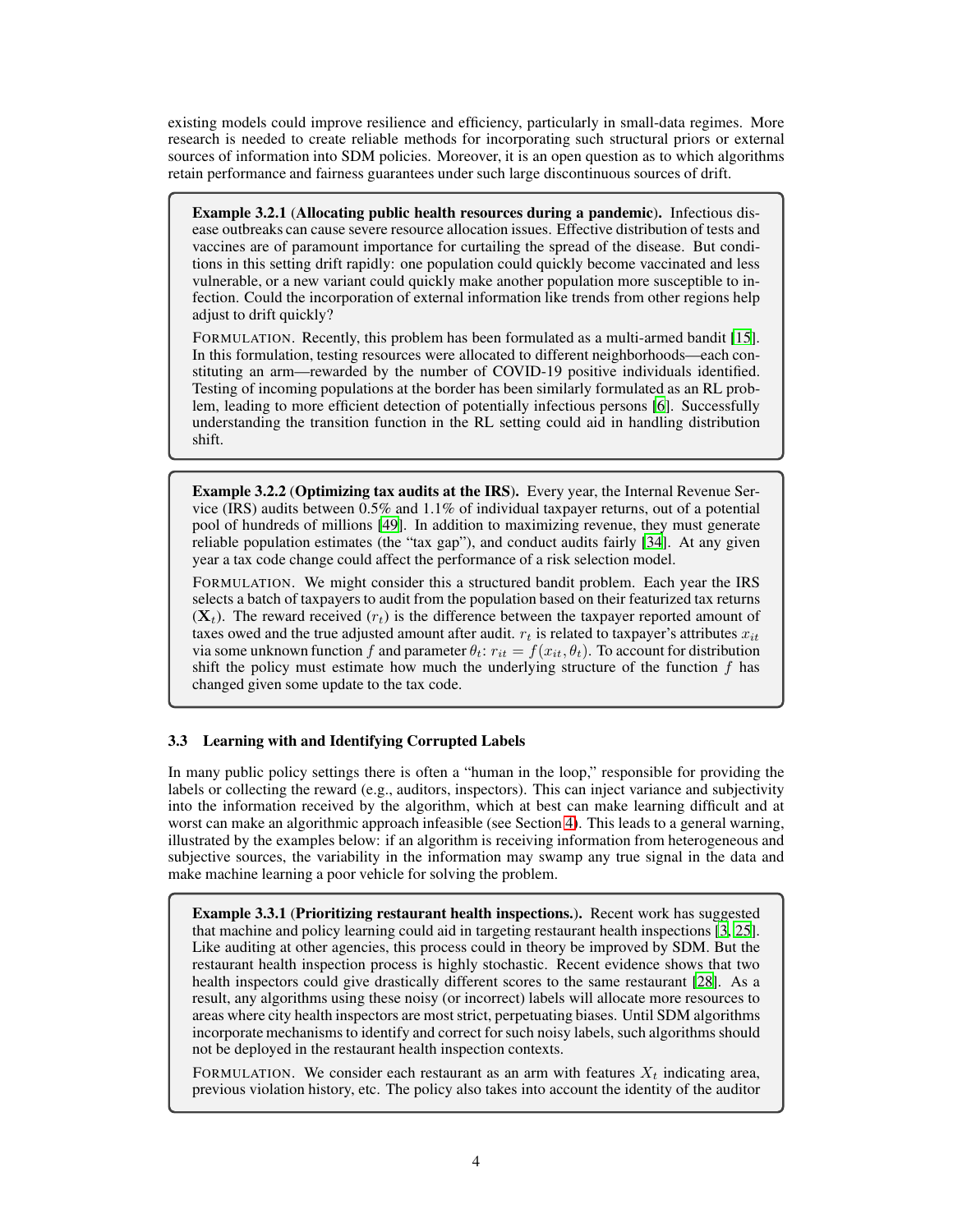$\xi_t$ . A reward  $r_t$  is given for identifying restaurants with key healthcode violations, but it is stochastic, heteroskedactic, and conditional on  $\xi_t$ . Some auditors  $\xi_t$  may provide incorrect labels with unknown frequency and unknown bias.

#### 3.4 Feedback Loops

Ensign *et al.* [\[22](#page-7-11)] demonstrated that predictive policing algorithms were subject to runaway feedback loops: the algorithm would repeatedly focus on the same neighbourhoods. This is a danger in all SDM processes—a miscalibrated algorithm may focus only on the areas (or companies, individuals, etc.), at the expense of learning more about others. This effect has also been observed in health care and recommender systems [\[53,](#page-8-14) [1](#page-6-12), [29\]](#page-7-12). Open research questions remain. How can you detect feedback loops and intervene? How can you determine when *not* to use an SDM system if there is a risk for such a feedback loop? Conversely, when does formalization of an existing ad hoc SDM system lead to a reduction of existing feedback loops?

Example 3.4.1 (Checking Environmental Compliance at the EPA). The Environmental Protection Agency (EPA) and state EPAs, must decide which facilities to inspect in order to ensure compliance with environmental laws such as the Clean Water Act, Clean Air Act, Safe Drinking Water Act, Toxic Substances Control Act, among others [\[14,](#page-6-13) 9]. Most of these inspections involve physical visitations which are time intensive and costly. As a result, only a handful of investigation and testing resources are allocated to various facilities. The same risk exists in this setting as in predictive policing—algorithms might fall into a local maximum in which they repeatedly allocate inspections to the same facilities.

FORMULATION. Each facility is an arm with features  $X_t$  indicating prior enforcement history, region, sensor metrics, calculated risk based on satellite imagery  $[14]$ , etc.  $r_{it}$  is assigned for identifying high-polluting facilities.

Example 3.4.2 (Finding fraudulent claims at CMS). The Centers for Medicare and Medicaid Services (CMS) identifies and audits potentially fraudulent claims by providers.*[a](#page-4-0)* Currently, CMS uses the Fraud Prevention System (FPS), described as a "predictive analytics technology" and required by the Small Business Jobs Act of 2010. Such a system needs to avoid feedback loops in which providers with erroneous but harmless reports are continually targeted. As noted in the report, "[a]ny bias towards focusing on easily recoverable amounts could potentially skew program integrity efforts away from stopping some of the most egregious fraud."

FORMULATION. Each provider is an arm with features  $X_t$  indicating prior enforcement history, degree of closeness to other providers based on social network (used in current systems, but potentially problematic for exacerbating feedback loops and unfairness), etc.  $r_{it}$  is assigned for successfully identifying fraudulent claims.

<span id="page-4-0"></span>*a* [https://www.cms.gov/About-CMS/Components/CPI/Widgets/](https://www.cms.gov/About-CMS/Components/CPI/Widgets/Fraud_Prevention_System_2ndYear.pdf) [Fraud\\_Prevention\\_System\\_2ndYear.pdf](https://www.cms.gov/About-CMS/Components/CPI/Widgets/Fraud_Prevention_System_2ndYear.pdf)

#### 3.5 Causal Inference

An often-cited requirement of administrative decision-making is that it not be "arbitrary and capri-cious." While it is unclear whether this standard would apply to algorithms adopted by agencies,<sup>[3](#page-4-1)</sup> the spirit of this rule is highly desirable for deployed SDM algorithms. For example, algorithms should not pick up on spurious correlations, or make arbitrary decisions. Often, when described in the context of algorithmic decision-making, explainability is considered a key requirement for government algorithms. But another desirable quality for preventing arbitrary decision-making is to ensure that systems take into account causal mechanisms. Many of the above challenges – for

<span id="page-4-1"></span> $3$ But see discussion in recent work on the matter [\[21](#page-7-13), [16](#page-6-14)].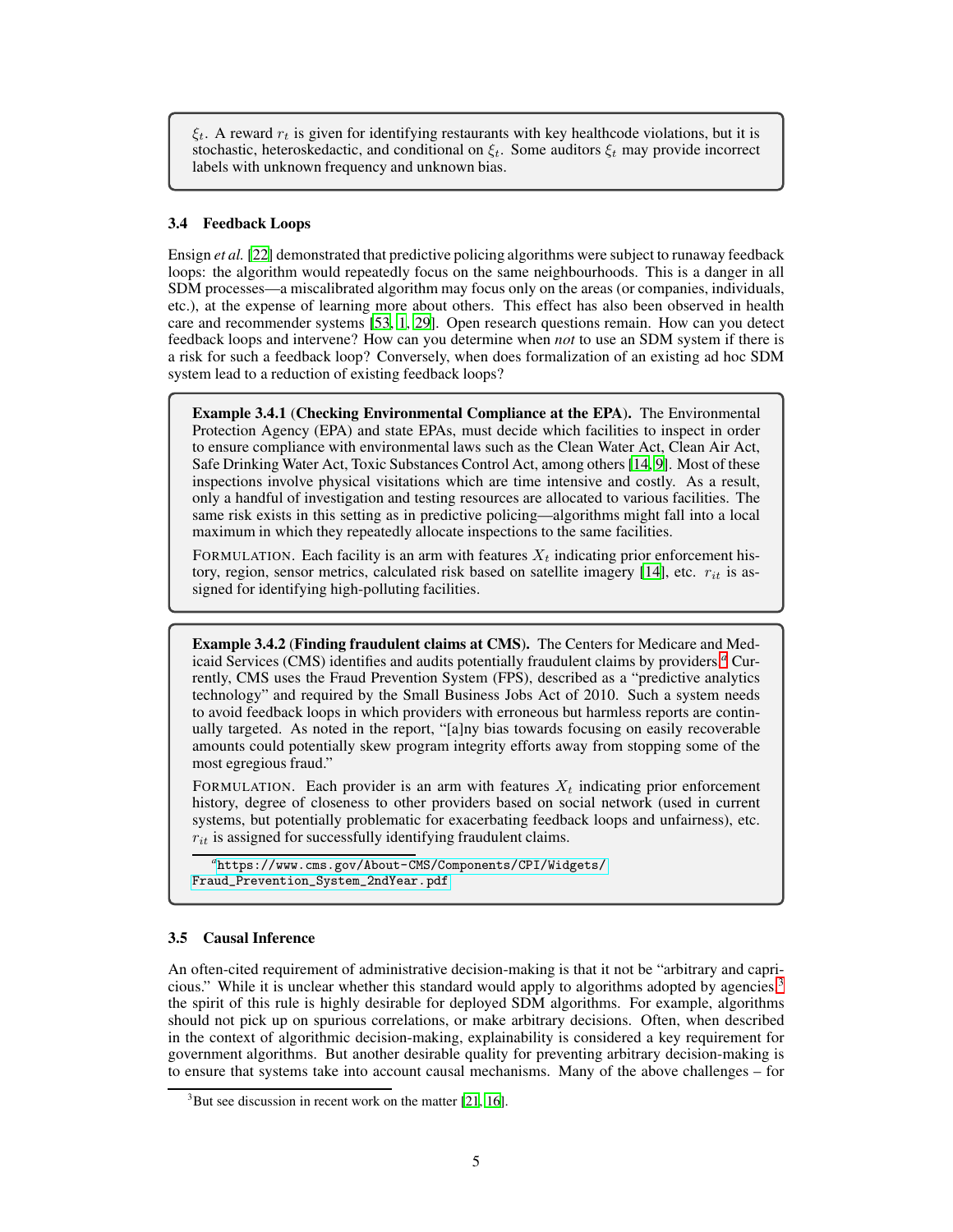example learning from corrupted data or preventing feedback loops – can be thought of as ensuring a sampling regime that learns causal relationships, not simply correlations. Take, for example, the multi-objective nature of many public sector problems. To satisfy a reward maximizing objective, the sampling distribution of any SDM system will be biased, potentially interfering with learning causal relationships from unbalanced data. Without careful causal methods, this can also lead to feedback loops. Recent work has explored building causal mechanisms into SDM algorithms [\[35,](#page-8-15) [43,](#page-8-16) [33,](#page-7-14) [18](#page-7-15), [56](#page-9-2), [39\]](#page-8-17). But more work is needed to infer causal mechanisms in the face of challenges described above. Where little is known of the underlying causal graph, data is sparse, and causal structures can drift, SDM methods can quickly run into limits.

Example 3.5.1 (Identifying issues in judicial opinions at the SSA). The U.S. Social Security Administration (SSA) introduced the Insight natural language processing system to help analyze and spot potential errors in draft adjudicatory decisions [\[26](#page-7-16)]. Such systems may evolve into an SDM, where the system flags potentially problematic text in opinions and attorneys review the flagged text. One potential label is whether an appeals court reverses or remands the SSA decision. The outcome, however, may be confounded by legal representation, which exists only for a subset of cases and may matter substantially in whether an appeal is taken and succeeds. Instead of inferring spurious correlations, it will be important to identify deconfounded causal lexicons [\[46,](#page-8-18) [23\]](#page-7-17) in the SDM setting.

FORMULATION. The policy must select from  $N$  opinions which are the most likely to be overturned on appeal and specifically which text is the problematic text. Lawyers review the document and identify potential errors, providing partial feedback to the model. Then several years later, the true reward is received on whether that opinion was overturned. In the meantime, the model must be updated with partial information.

# <span id="page-5-0"></span>4 Assessing and mitigating social harms

As evidenced by runaway feedback loops, poorly implemented SDM algorithms can have pernicious impacts. When should an SDM algorithm be deployed, and how should an agency weigh the costs and benefits of implementing such a system?

First, algorithmic impact assessments aim to foster reflection about the risks of adoption. In many instances, such reflection may rule out the deployment of algorithms with inherent harm (e.g., lethal weapons).

Second, in many instances, insufficient information exists at the time of the adoption decisions. There may be strong reasons to favor adoption, but benefits and costs are not precisely known. One benefit of SDMs is that they are sequentially implemented. Much like in the case of adaptive clinical trials – where sequential assignment enables researchers to limit the number of patients assigned to ineffective treatment arms – SDMs may enable ongoing assessments of an algorithmic impact. The stochastic component of an "explore" decision potentially enables researchers to ascertain the impact of an intervention, thereby curing the information deficit at the time of adoption. This epistemic benefit to SDMs may also enable more responsible adaptation, scaling, and discontinuation of algorithms in the public sector. But deployments must proceed with great caution.

# 5 Conclusions

We hope our work serves as a brief review of the potential for SDM in the public sector. Overall, bringing SDM algorithms to the sector has the potential to improve government services through efficiency, transparency, and fairness – if implemented with care. We argue that the research challenges in this sector are just as difficult, if not more so, than private sector challenges. And working on these public sector research challenges could bring large social benefits to many. But, as we repeat throughout, these applications must be handled with great care as they are often deployed in high-stakes settings. Results must be thoroughly vetted for robustness, fairness, and sound causal reasoning before deployment.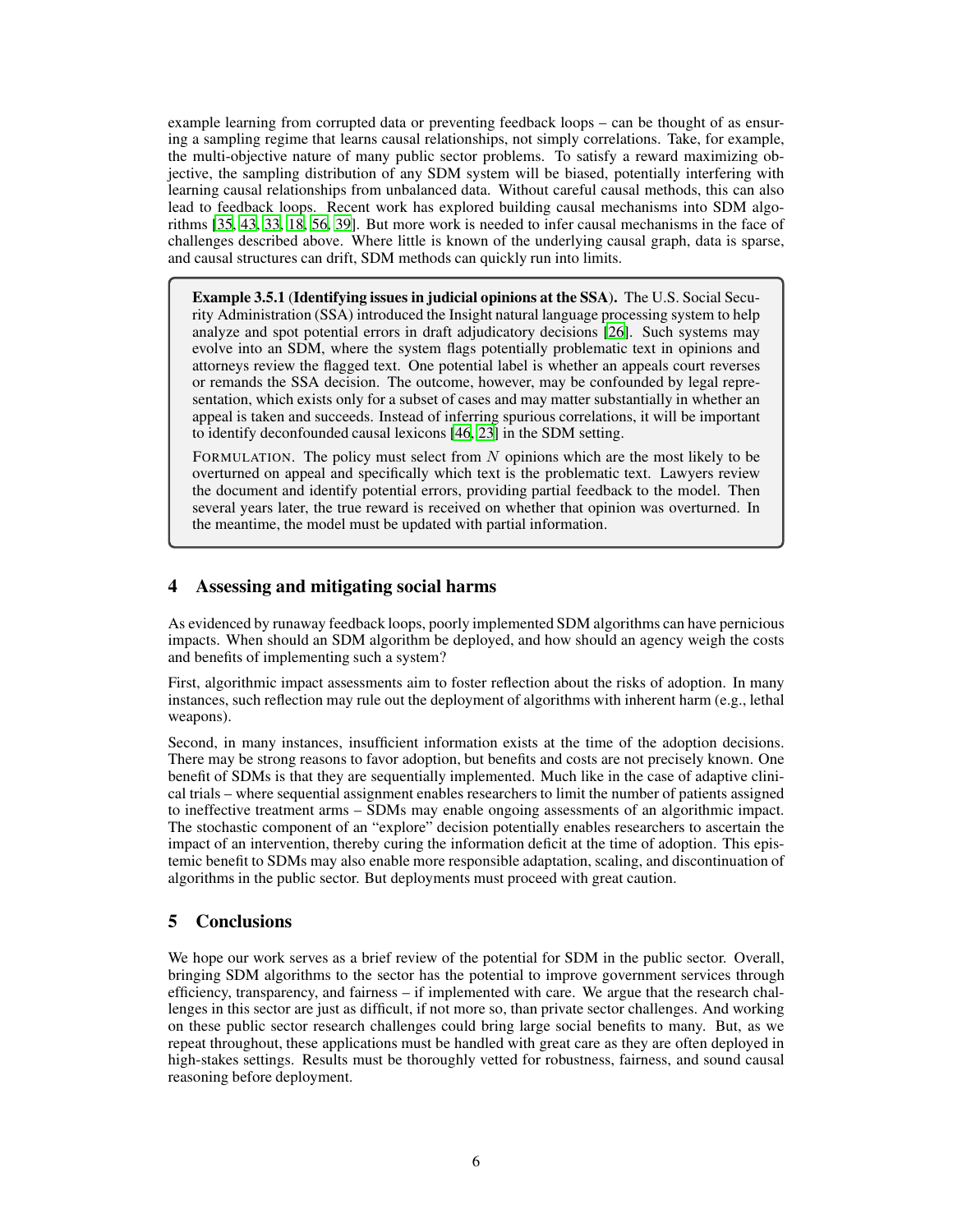### **References**

- <span id="page-6-12"></span>[1] George Alexandru Adam, Chun-Hao Kingsley Chang, Benjamin Haibe-Kains, and Anna Goldenberg. Hidden risks of machine learning applied to healthcare: Unintended feedback loops between models and future data causing model degradation. In *Machine Learning for Healthcare Conference*, pages 710–731. PMLR, 2020.
- <span id="page-6-6"></span>[2] Kasun Amarasinghe, Kit Rodolfa, Hemank Lamba, and Rayid Ghani. Explainable machine learning for public policy: Use cases, gaps, and research directions, 2021.
- <span id="page-6-11"></span>[3] Susan Athey. Beyond prediction: Using big data for policy problems. *Science*, 355(6324):483– 485, 2017.
- <span id="page-6-2"></span>[4] Peter Auer. Using confidence bounds for exploitation-exploration trade-offs. *Journal of Machine Learning Research*, 3(Nov):397–422, 2002.
- <span id="page-6-1"></span>[5] Hamsa Bastani and Mohsen Bayati. Online decision making with high-dimensional covariates. *Operations Research*, 68(1):276–294, 2020.
- <span id="page-6-10"></span>[6] Hamsa Bastani, Kimon Drakopoulos, Vishal Gupta, Jon Vlachogiannis, Christos Hadjicristodoulou, Pagona Lagiou, Gkikas Magiorkinis, Dimitrios Paraskevis, and Sotirios Tsiodras. Efficient and targeted COVID-19 border testing via reinforcement learning, 2021.
- <span id="page-6-5"></span>[7] Andrew L Beam and Isaac S Kohane. Big data and machine learning in health care. *Jama*, 319(13):1317–1318, 2018.
- <span id="page-6-3"></span>[8] Richard Bellman. A markovian decision process. *Journal of mathematics and mechanics*, pages 679–684, 1957.
- [9] Elinor Benami, Reid Whitaker, Vincent La, Hongjin Lin, Brandon R. Anderson, and Daniel E. Ho. The distributive effects of risk prediction in environmental compliance: Algorithmic design, environmental justice, and public policy. In *Proceedings of the 2021 ACM Conference on Fairness, Accountability, and Transparency*, FAccT '21, page 90–105, New York, NY, USA, 2021. Association for Computing Machinery.
- <span id="page-6-4"></span>[10] Anthony R Cassandra. A survey of POMDP applications. In *Working notes of AAAI 1998 fall symposium on planning with partially observable Markov decision processes*, volume 1724, 1998.
- <span id="page-6-8"></span>[11] Emanuele Cavenaghi, Gabriele Sottocornola, Fabio Stella, and Markus Zanker. Non stationary multi-armed bandit: Empirical evaluation of a new concept drift-aware algorithm. *Entropy*, 23(3):380, 2021.
- <span id="page-6-0"></span>[12] Wei Chen, Yajun Wang, and Yang Yuan. Combinatorial multi-armed bandit: General framework and applications. In *International Conference on Machine Learning*, pages 151–159. PMLR, 2013.
- <span id="page-6-7"></span>[13] Rishi Chhatwal, Nathaniel Huber-Fliflet, Robert Keeling, Jianping Zhang, and Haozhen Zhao. Empirical evaluations of active learning strategies in legal document review. In *2017 IEEE International Conference on Big Data (Big Data)*, pages 1428–1437. IEEE, 2017.
- <span id="page-6-13"></span>[14] Ben Chugg, Brandon Anderson, Seiji Eicher, Sandy Lee, and Daniel E Ho. Enhancing environmental enforcement with near real-time monitoring: Likelihood-based detection of structural expansion of intensive livestock farms. *International Journal of Applied Earth Observation and Geoinformation*, 103:102463, 2021.
- <span id="page-6-9"></span>[15] Ben Chugg, Lisa Lu, Derek Ouyang, Benjamin Anderson, Raymond Ha, Alexis D'Agostino, Anandi Sujeer, Sarah L Rudman, Analilia Garcia, and Daniel E Ho. Evaluation of allocation schemes of COVID-19 testing resources in a community-based door-to-door testing program. In *JAMA Health Forum*, volume 2, pages e212260–e212260. American Medical Association, 2021.
- <span id="page-6-14"></span>[16] Cary Coglianese and David Lehr. Transparency and algorithmic governance. *Admin. L. Rev.*, 71:1, 2019.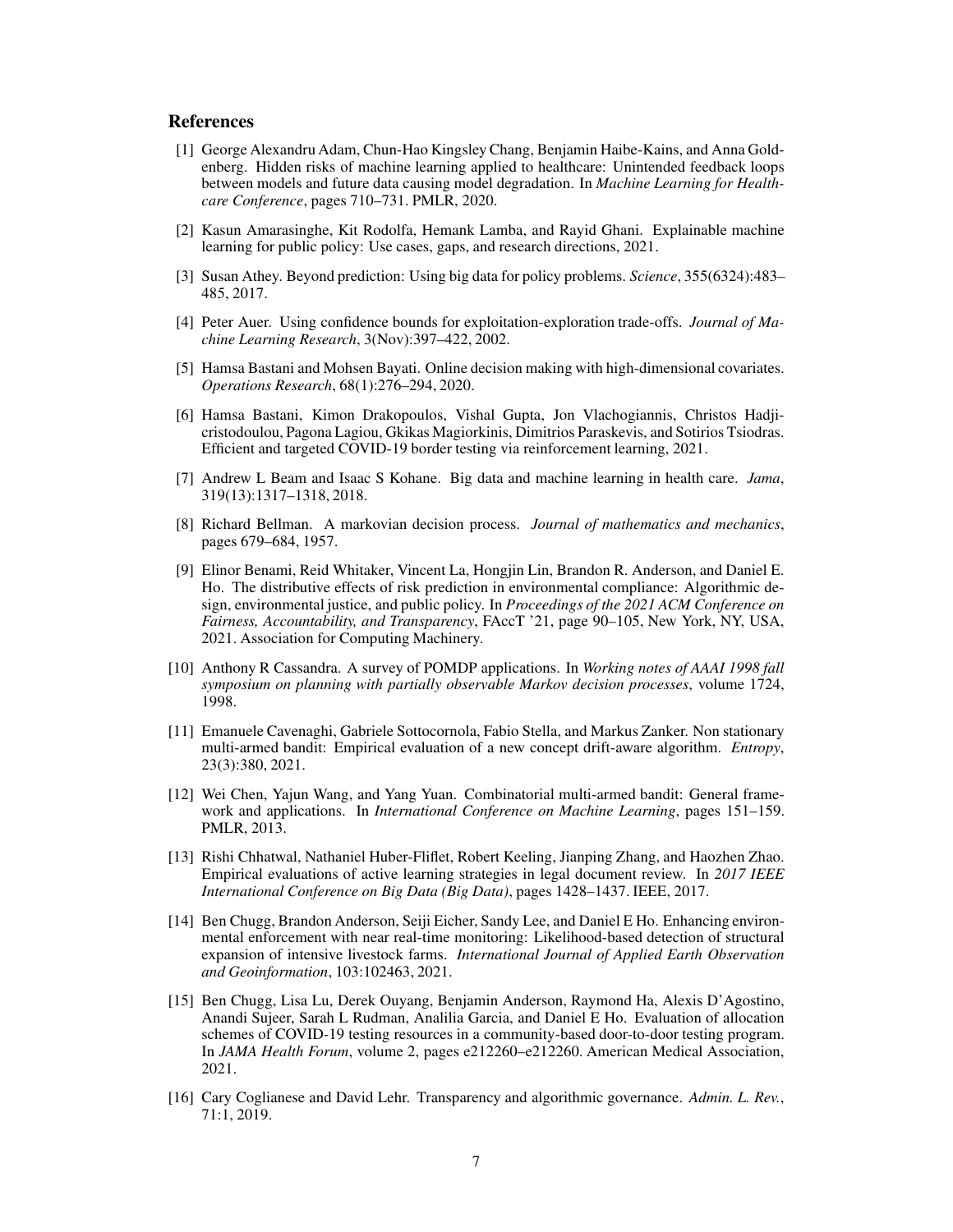- <span id="page-7-1"></span>[17] Gordon V Cormack and Maura R Grossman. Autonomy and reliability of continuous active learning for technology-assisted review. *arXiv preprint arXiv:1504.06868*, 2015.
- <span id="page-7-15"></span>[18] Maria Dimakopoulou, Zhengyuan Zhou, Susan Athey, and Guido Imbens. Balanced linear contextual bandits. *Proceedings of the AAAI Conference on Artificial Intelligence*, 33(01):3445– 3453, 2019.
- <span id="page-7-4"></span>[19] Madalina M Drugan and Ann Nowe. Designing multi-objective multi-armed bandits algorithms: A study. In *The 2013 International Joint Conference on Neural Networks (IJCNN)*, pages 1–8. IEEE, 2013.
- <span id="page-7-0"></span>[20] Audrey Durand, Charis Achilleos, Demetris Iacovides, Katerina Strati, Georgios D Mitsis, and Joelle Pineau. Contextual bandits for adapting treatment in a mouse model of de novo carcinogenesis. In *Machine learning for healthcare conference*, pages 67–82. PMLR, 2018.
- <span id="page-7-13"></span>[21] David Freeman Engstrom and Daniel E Ho. Algorithmic accountability in the administrative state. *Yale J. on Reg.*, 37:800, 2020.
- <span id="page-7-11"></span>[22] Danielle Ensign, Sorelle A Friedler, Scott Neville, Carlos Scheidegger, and Suresh Venkatasubramanian. Runaway feedback loops in predictive policing. In *Conference on Fairness, Accountability and Transparency*, pages 160–171. PMLR, 2018.
- <span id="page-7-17"></span>[23] Amir Feder, Katherine A Keith, Emaad Manzoor, Reid Pryzant, Dhanya Sridhar, Zach Wood-Doughty, Jacob Eisenstein, Justin Grimmer, Roi Reichart, Margaret E Roberts, et al. Causal inference in natural language processing: Estimation, prediction, interpretation and beyond. *arXiv preprint arXiv:2109.00725*, 2021.
- <span id="page-7-2"></span>[24] Marzyeh Ghassemi, Tristan Naumann, Peter Schulam, Andrew L Beam, Irene Y Chen, and Rajesh Ranganath. A review of challenges and opportunities in machine learning for health. *AMIA Summits on Translational Science Proceedings*, 2020:191, 2020.
- <span id="page-7-9"></span>[25] Edward L Glaeser, Andrew Hillis, Scott Duke Kominers, and Michael Luca. Crowdsourcing city government: Using tournaments to improve inspection accuracy. *American Economic Review*, 106(5):114–18, 2016.
- <span id="page-7-16"></span>[26] Kurt Glaze, Daniel E. Ho, Gerald K. Ray, and Christine Tsang. Artificial intelligence for adjudication: The social security administration and ai governance. *Oxford Handbook on AI Governance*, 2022 (forthcoming).
- <span id="page-7-5"></span>[27] Neel Guha, Peter Henderson, and Diego Zambrano. Vulnerabilities in discovery tech. *Harvard Journal of Law & Technology*, 2022 (forthcoming).
- <span id="page-7-10"></span>[28] Daniel E Ho. Equity in the bureaucracy. *UC Irvine L. Rev.*, 7:401, 2017.
- <span id="page-7-12"></span>[29] Ray Jiang, Silvia Chiappa, Tor Lattimore, András György, and Pushmeet Kohli. Degenerate feedback loops in recommender systems. In *Proceedings of the 2019 AAAI/ACM Conference on AI, Ethics, and Society*, pages 383–390, 2019.
- <span id="page-7-6"></span>[30] Daniel Jurafsky and James H Martin. Speech and language processing.
- <span id="page-7-3"></span>[31] Anuj Karpatne, Imme Ebert-Uphoff, Sai Ravela, Hassan Ali Babaie, and Vipin Kumar. Machine learning for the geosciences: Challenges and opportunities. *IEEE Transactions on Knowledge and Data Engineering*, 31(8):1544–1554, 2018.
- <span id="page-7-7"></span>[32] Bartosz Krawczyk and Alberto Cano. Adaptive ensemble active learning for drifting data stream mining. In *IJCAI*, pages 2763–2771, 2019.
- <span id="page-7-14"></span>[33] Finnian Lattimore, Tor Lattimore, and Mark D Reid. Causal bandits: learning good interventions via causal inference. In *Proceedings of the 30th International Conference on Neural Information Processing Systems*, pages 1189–1197, 2016.
- <span id="page-7-8"></span>[34] Sarah B Lawsky. Fairly random: On compensating audited taxpayers. *Conn. L. Rev.*, 41:161, 2008.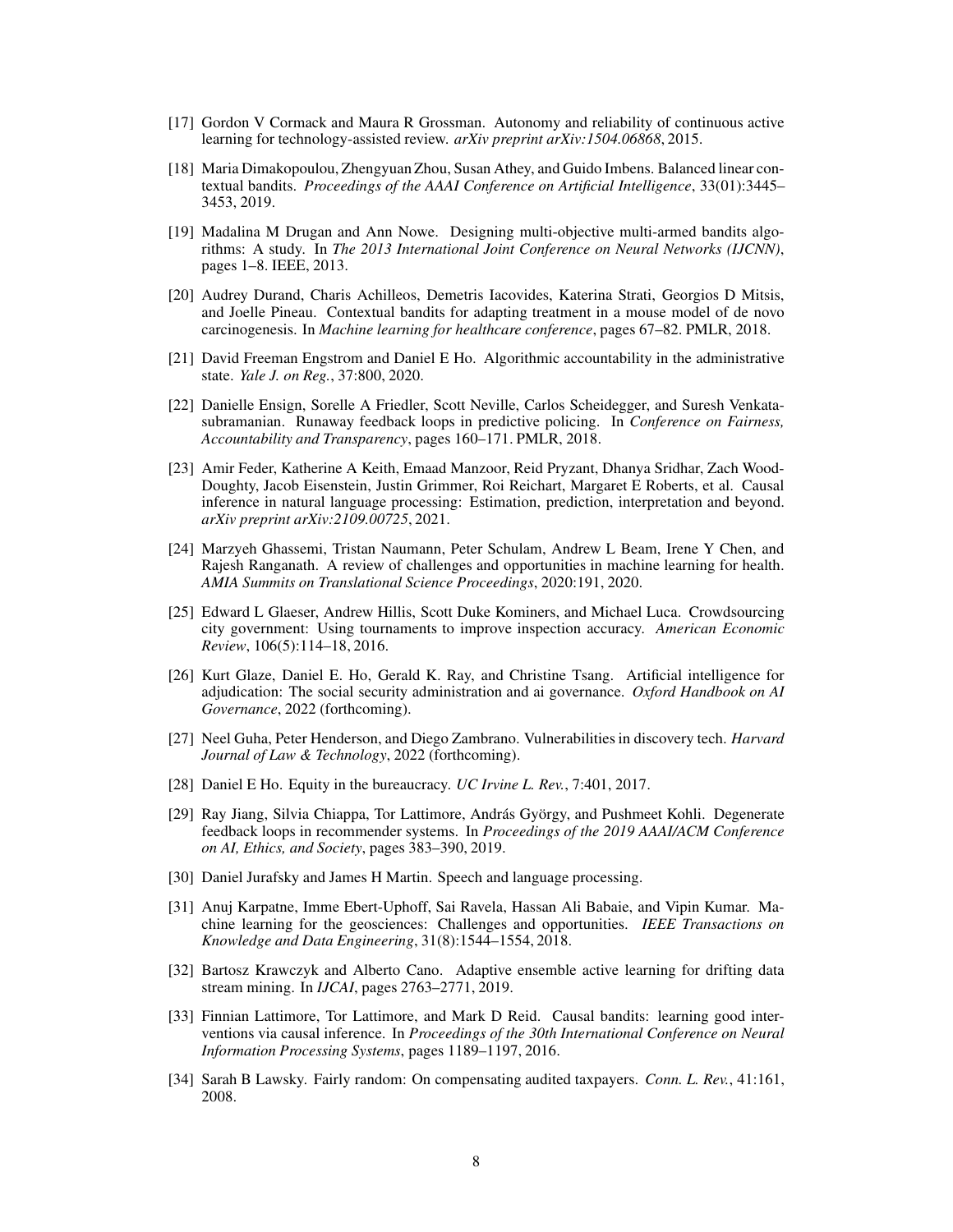- <span id="page-8-15"></span>[35] Sanghack Lee and Elias Bareinboim. Structural causal bandits: where to intervene? *Advances in Neural Information Processing Systems 31*, 31, 2018.
- <span id="page-8-12"></span>[36] Dan Li and Evangelos Kanoulas. When to stop reviewing in technology-assisted reviews: Sampling from an adaptive distribution to estimate residual relevant documents. *ACM Transactions on Information Systems (TOIS)*, 38(4):1–36, 2020.
- <span id="page-8-0"></span>[37] Lihong Li, Wei Chu, John Langford, and Robert E Schapire. A contextual-bandit approach to personalized news article recommendation. In *Proceedings of the 19th international conference on World wide web*, pages 661–670, 2010.
- <span id="page-8-11"></span>[38] Sharon L Lohr. *Sampling: design and analysis*. Chapman and Hall/CRC, 2019.
- <span id="page-8-17"></span>[39] Yangyi Lu, Amirhossein Meisami, and Ambuj Tewari. Causal bandits with unknown graph structure. *arXiv preprint arXiv:2106.02988*, 2021.
- <span id="page-8-9"></span>[40] Ninareh Mehrabi, Fred Morstatter, Nripsuta Saxena, Kristina Lerman, and Aram Galstyan. A survey on bias and fairness in machine learning. *ACM Computing Surveys (CSUR)*, 54(6):1– 35, 2021.
- <span id="page-8-5"></span>[41] Adam J Mersereau, Paat Rusmevichientong, and John N Tsitsiklis. A structured multiarmed bandit problem and the greedy policy. *IEEE Transactions on Automatic Control*, 54(12):2787– 2802, 2009.
- <span id="page-8-10"></span>[42] U.S. Government Accountability Office. *Clean Water Act: EPA Needs to Better Assess and Disclose Quality of Compliance and Enforcement Data*. 2021.
- <span id="page-8-16"></span>[43] Pedro A Ortega and Daniel A Braun. Generalized thompson sampling for sequential decisionmaking and causal inference. *Complex Adaptive Systems Modeling*, 2(1):1–23, 2014.
- <span id="page-8-8"></span>[44] Nicolas Papernot, Patrick McDaniel, Arunesh Sinha, and Michael Wellman. Towards the science of security and privacy in machine learning. *arXiv preprint arXiv:1611.03814*, 2016.
- <span id="page-8-4"></span>[45] Vianney Perchet, Philippe Rigollet, Sylvain Chassang, and Erik Snowberg. Batched bandit problems. *The Annals of Statistics*, 44(2):660–681, 2016.
- <span id="page-8-18"></span>[46] Reid Pryzant, Kelly Shen, Dan Jurafsky, and Stefan Wagner. Deconfounded lexicon induction for interpretable social science. In *Proceedings of the 2018 Conference of the North American Chapter of the Association for Computational Linguistics: Human Language Technologies, Volume 1 (Long Papers)*, pages 1615–1625, 2018.
- <span id="page-8-7"></span>[47] Martin L. Puterman. *Markov Decision Processes—Discrete Stochastic Dynamic Programming*. John Wiley & Sons, Inc., New York, NY, 1994.
- <span id="page-8-2"></span>[48] Alberto Reyes, Matthijs TJ Spaan, and L Enrique Sucar. An intelligent assistant for power plants based on factored MDPs. In *2009 15th International Conference on Intelligent System Applications to Power Systems*, pages 1–6. IEEE, 2009.
- <span id="page-8-13"></span>[49] Natasha Sarin and Lawrence H Summers. Shrinking the tax gap: approaches and revenue potential. Technical report, National Bureau of Economic Research, 2019.
- <span id="page-8-1"></span>[50] Jonathan Scholz, Martin Levihn, Charles Isbell, and David Wingate. A physics-based model prior for object-oriented MDPs. In *International Conference on Machine Learning*, pages 1089–1097. PMLR, 2014.
- <span id="page-8-6"></span>[51] Burr Settles. Active learning literature survey, 2009.
- <span id="page-8-3"></span>[52] Mike Shann and Sven Seuken. Adaptive home heating under weather and price uncertainty using GPs and MDPs. In *Proceedings of the 2014 international conference on Autonomous agents and multi-agent systems*, pages 821–828, 2014.
- <span id="page-8-14"></span>[53] Ayan Sinha, David F Gleich, and Karthik Ramani. Deconvolving feedback loops in recommender systems. *Advances in neural information processing systems*, 29:3243–3251, 2016.